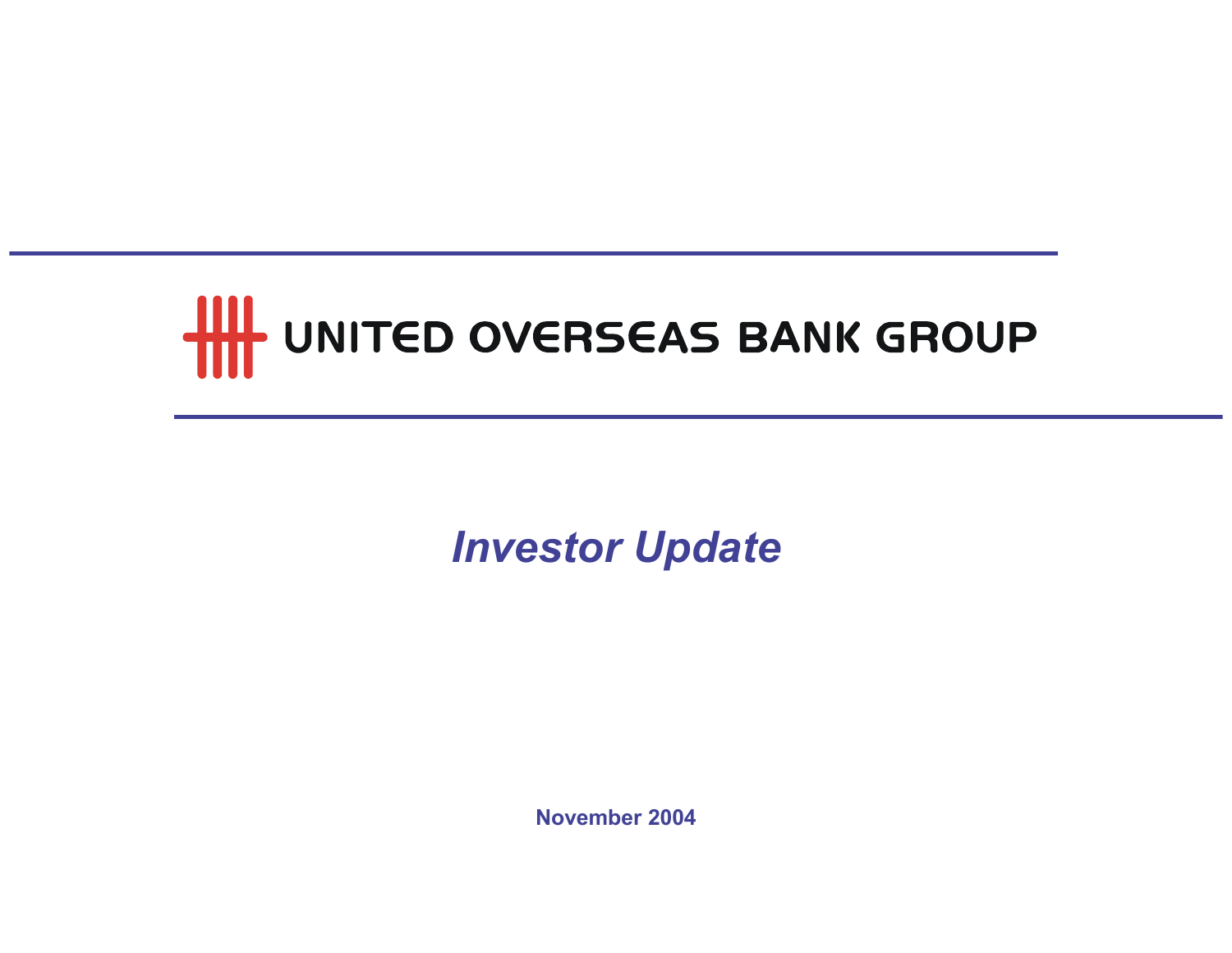

# Financial Highlights

# Integration and Leveraging IT for Growth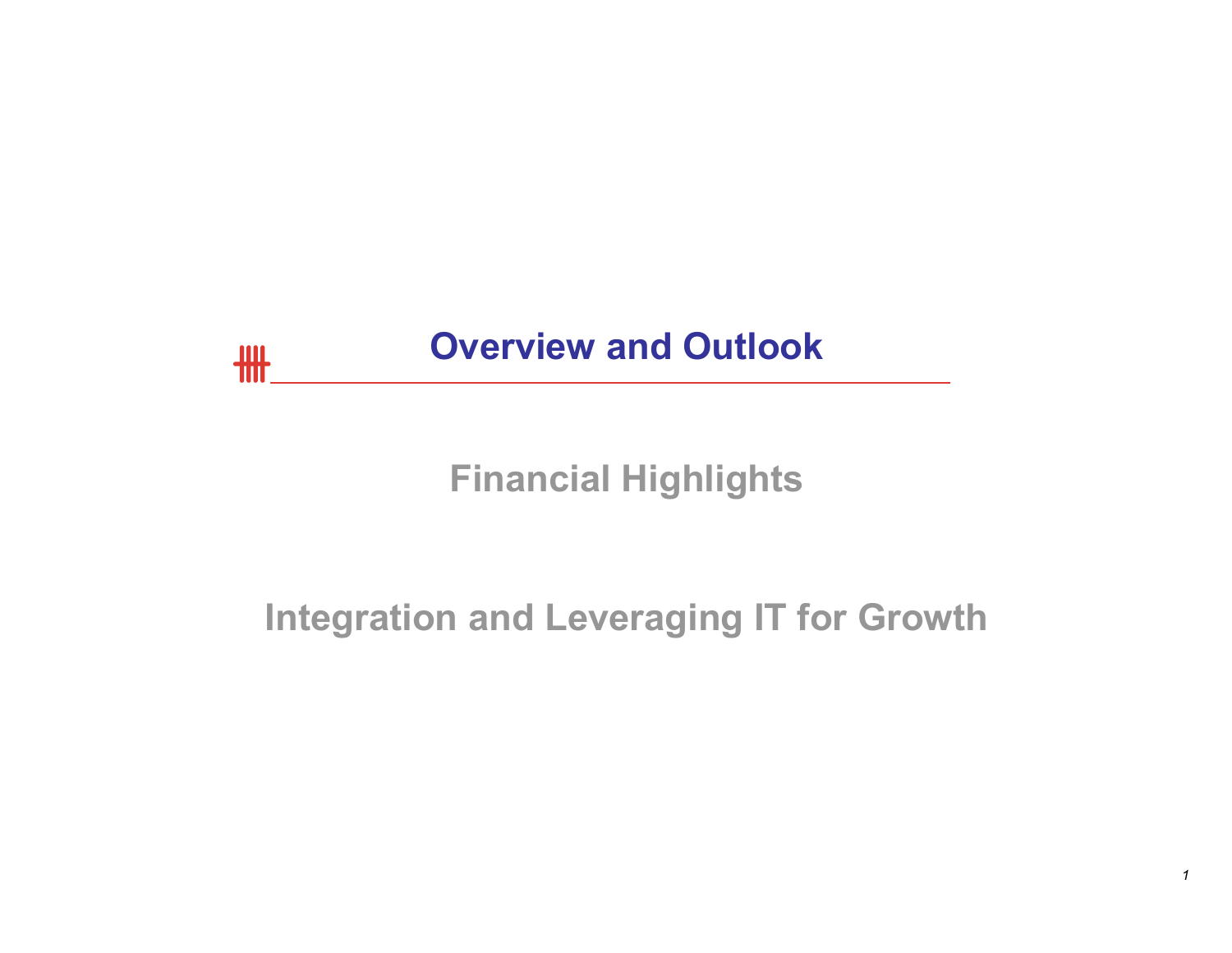## Overview of Singapore Operations

- $\blacktriangleright$  Positive outlook for Singapore banking sector
	- $\equiv$ Healthy economic expansion
	- $\equiv$ Modest loan increase with good operating leverage to provide growth
- $\blacktriangleright$  Competitive dynamics continue to evolve, with foreign banks actively pursuing market share
	- $\equiv$  Remain focused on target segments and businesses that provide attractive margins and returns
	- $\equiv$ Leader in SME loans, private property loans and credit cards
- $\blacktriangleright$  Moderation in growth seen in the region
	- $\equiv$ Fundamentals remain strong
	- $\equiv$ Business environment continues to be favorable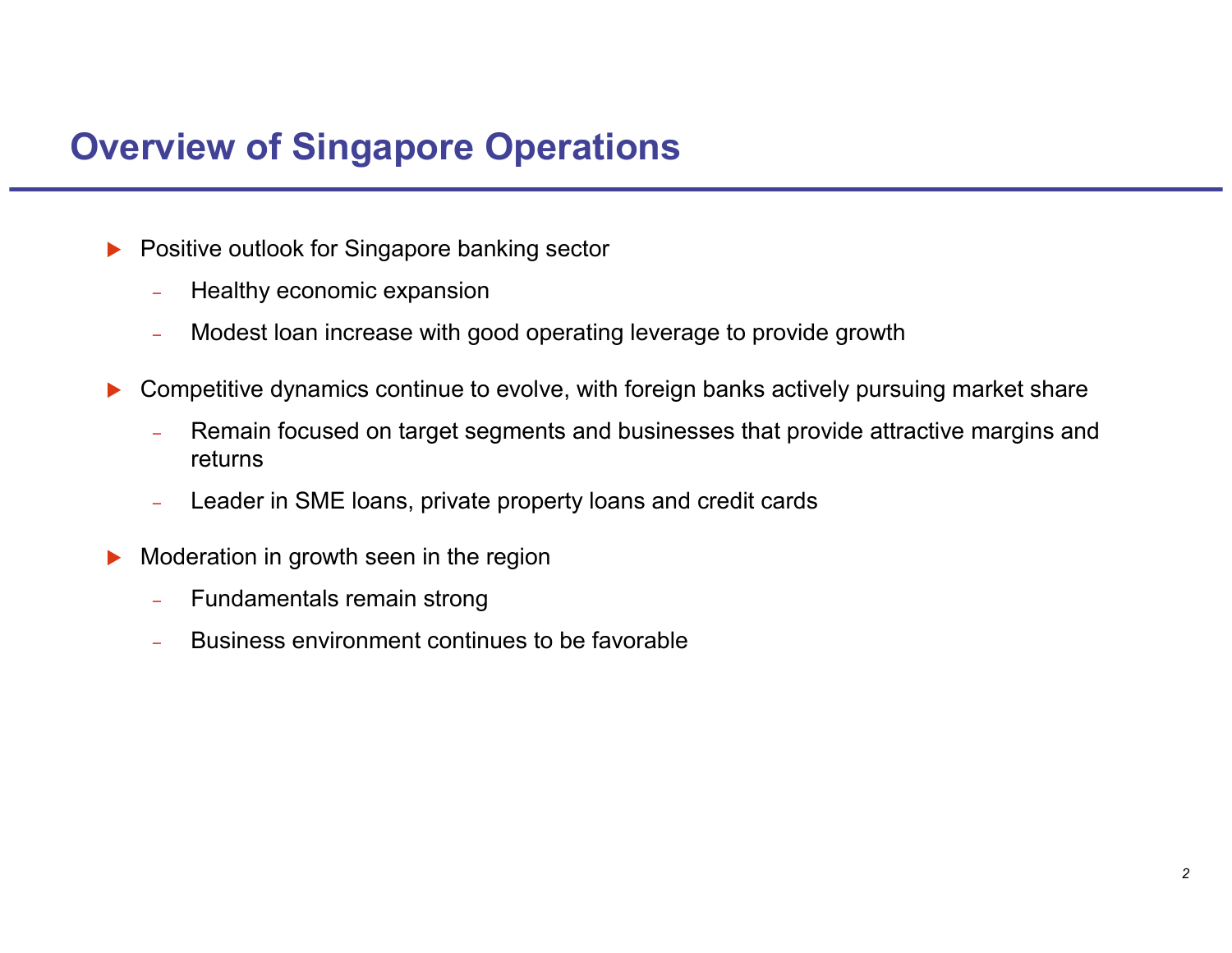# Strengthening UOB's Southeast Asian Platform

#### Scale up existing operations in our three core SE Asian regional markets:

- $\blacktriangleright$  Malaysia
	- UOB's second largest market after Singapore
	- Contributed 14% of UOB's net profit before tax(1)
- ▶ Thailand
	- $\equiv$ Scale increased four-fold with completion of Bank of Asia acquisition
	- Enhanced position in consumer & SME markets
- ▶ Indonesia
	- Leverage Bank Buana's distribution strength to make inroads into strategic business segments

#### Recent acquisitions provide growth catalysts for Thailand & Indonesia – UOB's overseas banking franchise in Asia now contributes approximately 31% of total group assets



Note: (1) Financial data based on FY2003; For Thailand and Indonesia, assume proforma for BOA and Bank Buana. For Indonesia, only share of associate Bank Buana's net assets and net profit were included.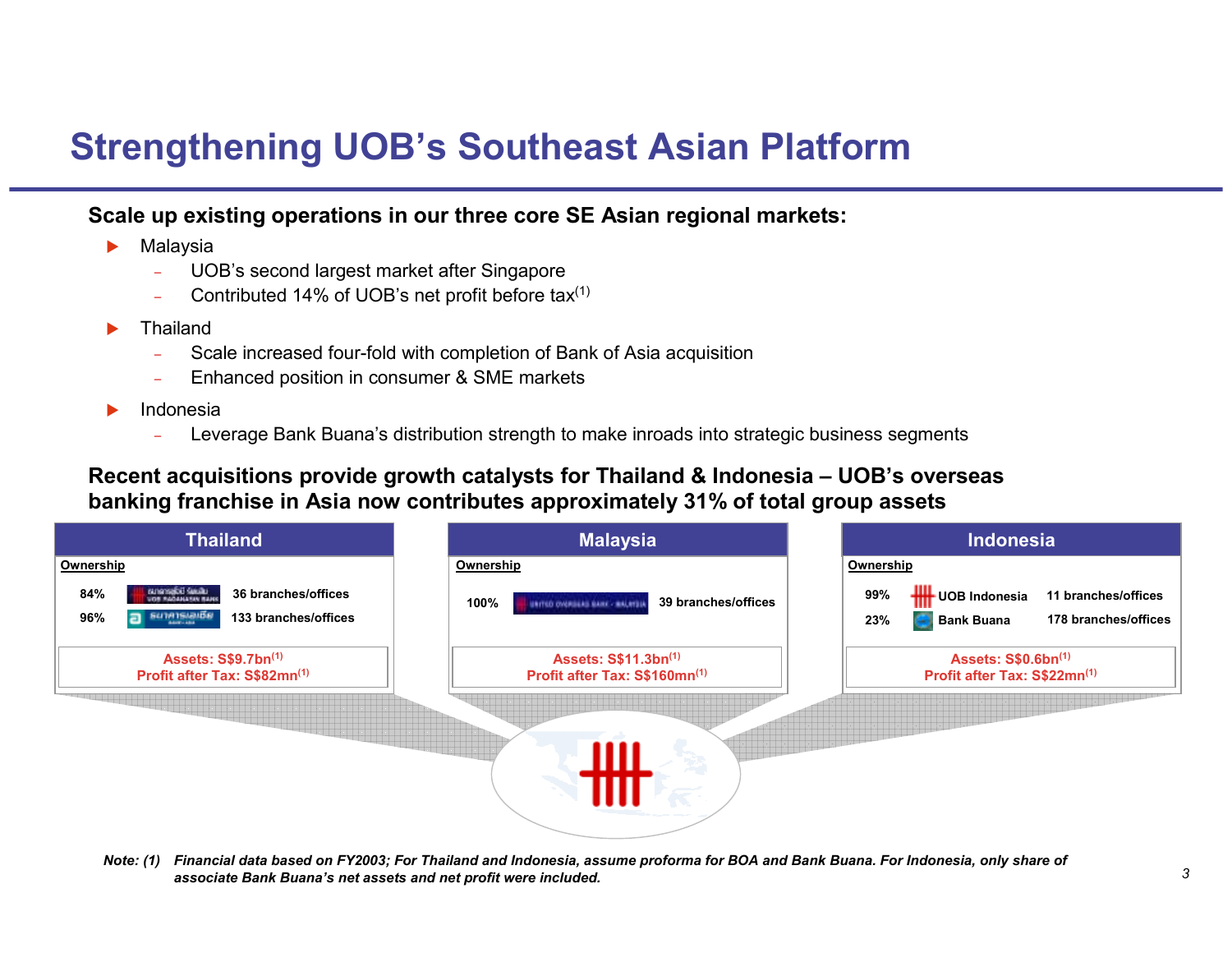# Approach to Capital Management

- $\blacktriangleright$  Strong capital position
	- Enhanced Tier II capital through a 2-tranche subordinated notes offer in August
- $\blacktriangleright$  More financial flexibility for targeted regional expansion
	- Track record of investing capital effectively, demonstrated by recent Bank of Asia deal
	- Continue to focus on strengthening our Asian banking franchise
- $\blacktriangleright$  Ensuring capital efficiency while pursuing growth
	- Through active capital management which includes rebalancing our capital mix
	- $\equiv$ Announced share buyback plan of up to S\$500mn worth of UOB shares
	- Disposal of non-core assets would have a neutral or positive effect on UOB's capital adequacy ratio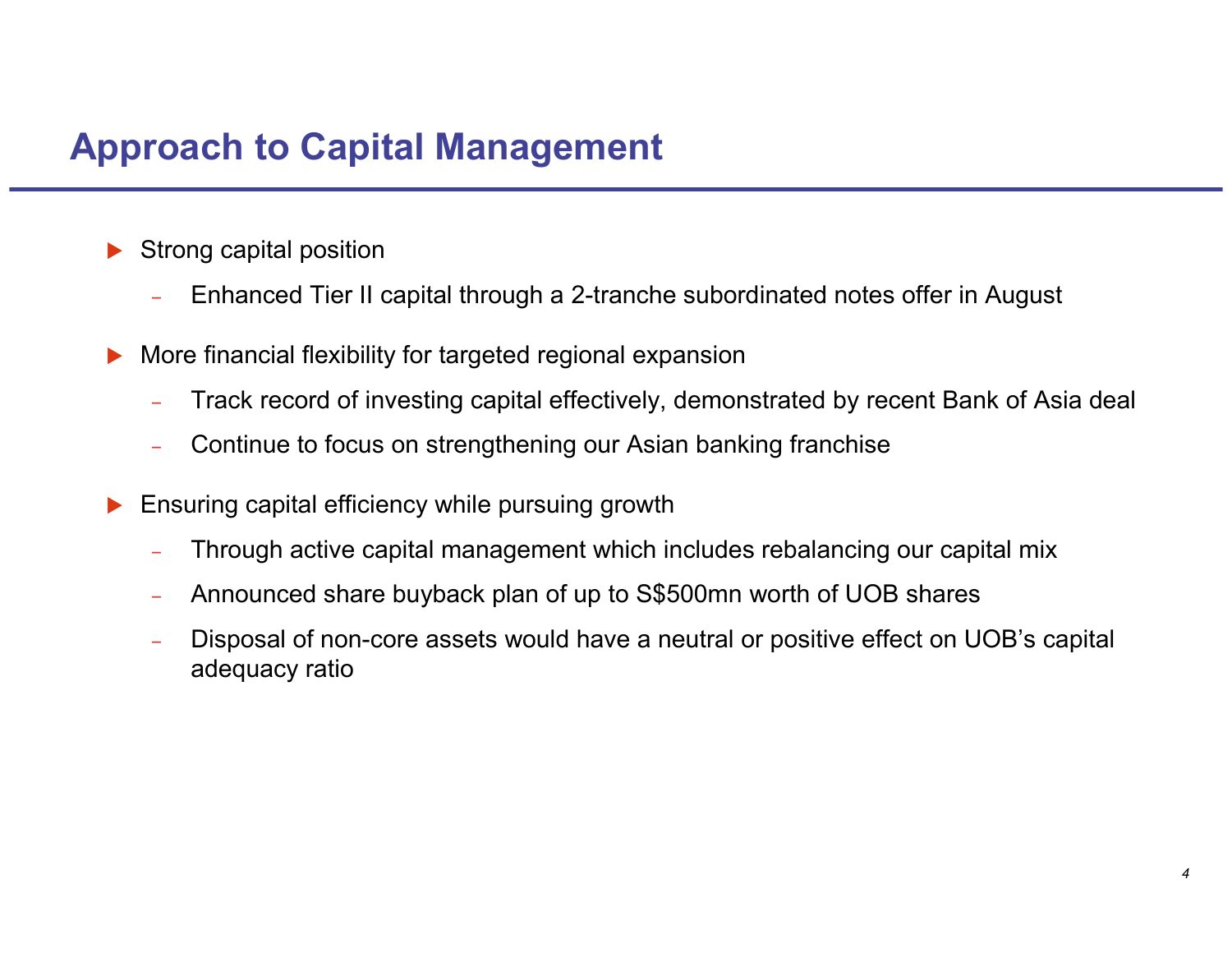Overview and Outlook

#### Financial Highlights卌

# Integration and Leveraging IT for Growth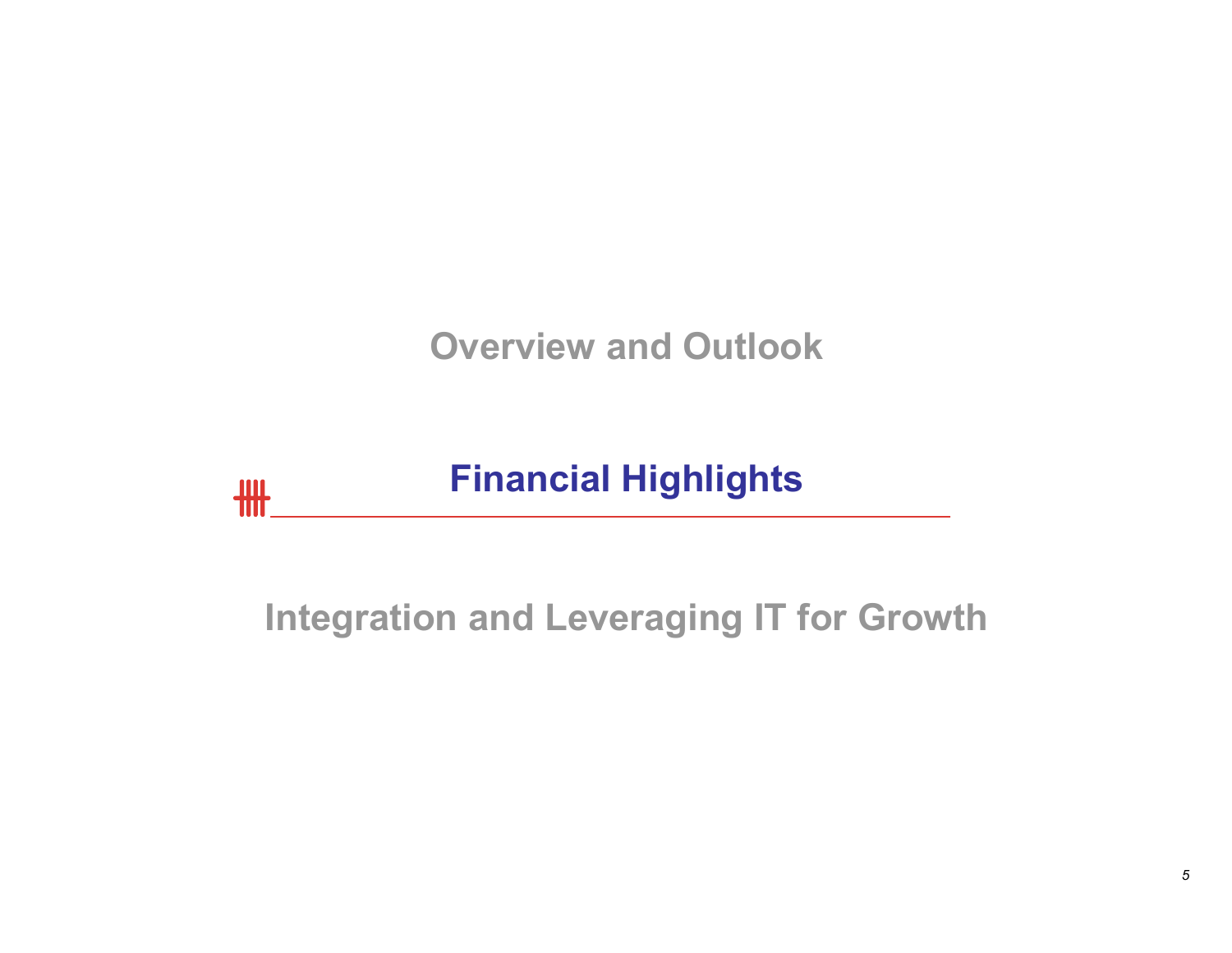# Financial Highlights

| (S\$mm)                                                       | 1Q 2004 | 2Q 2004 | 3Q 2004 | 9M 2003 | 9M 2004 |
|---------------------------------------------------------------|---------|---------|---------|---------|---------|
| <b>Income Statement</b>                                       |         |         |         |         |         |
| Net interest income                                           | 523     | 533     | 537     | 1,531   | 1,593   |
| Non interest income                                           | 293     | 222     | 270     | 798     | 786     |
| <b>Total income</b>                                           | 816     | 755     | 807     | 2,328   | 2,378   |
| <b>Total expense</b>                                          | 268     | 280     | 315     | 806     | 863     |
| Operating profit before goodwill<br>amortization & provisions | 548     | 474     | 493     | 1,523   | 1,515   |
| Net profit $(1)$                                              | 357     | 347     | 371     | 836     | 1,076   |
| <b>Key Ratios</b>                                             |         |         |         |         |         |
| Net interest margin $^{(2)}$ (%)                              | 2.16    | 2.14    | 2.05    | 2.22    | 2.11    |
| Cash $ROA^{(2)}$ (%)                                          | 1.41    | 1.36    | 1.37    | 1.22    | 1.37    |
| Cash ROE $^{(2)}$ (%)                                         | 12.1    | 11.9    | 12.7    | 10.3    | 12.2    |
| Expense / Income (%)                                          | 32.8    | 37.2    | 39.0    | 34.6    | 36.3    |

Note: (1) Including goodwill amortization (2) On annualized basis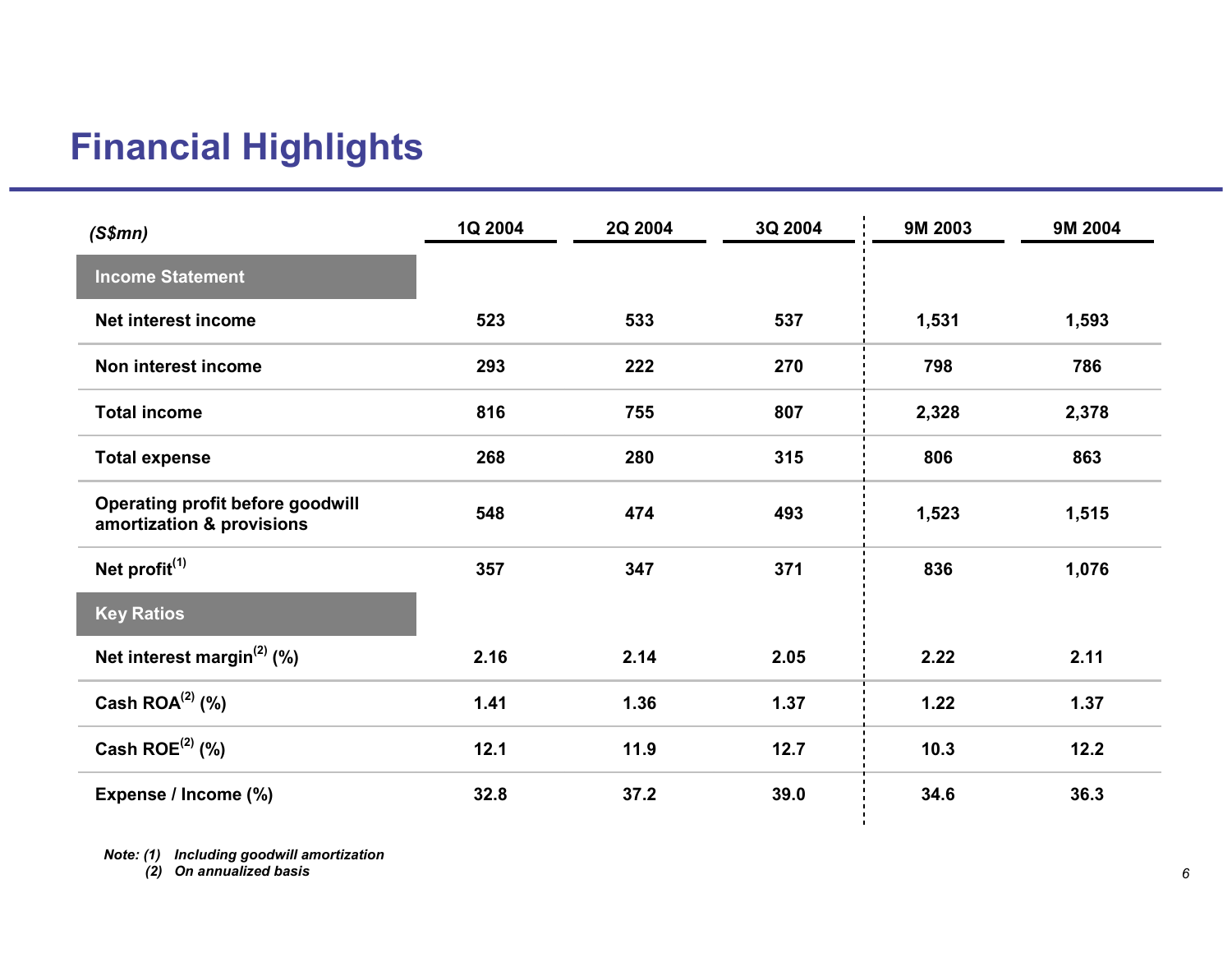# Financial Highlights (cont'd)

| (S\$mm)                                                              | <b>Sep 2003</b> | <b>Dec 2003</b> | <b>Mar 2004</b> | <b>Jun 2004</b> | <b>Sep 2004</b> |
|----------------------------------------------------------------------|-----------------|-----------------|-----------------|-----------------|-----------------|
| <b>Balance Sheet</b>                                                 |                 |                 |                 |                 |                 |
| <b>Total assets</b>                                                  | 108,017         | 113,446         | 117,523         | 116,805         | 126,566         |
| <b>Customer loans and advances</b><br>(net of cumulative provisions) | 59,248          | 59,297          | 59,214          | 59,895          | 64,489          |
| <b>Customer deposits</b>                                             | 66,092          | 69,863          | 70,630          | 71,631          | 77,373          |
| <b>Total shareholders' funds</b>                                     | 12,924          | 13,282          | 13,620          | 13,450          | 13,566          |
| <b>Asset Quality</b>                                                 |                 |                 |                 |                 |                 |
| <b>NPLs</b>                                                          | 5,343           | 5,160           | 4,962           | 4,852           | 5,866           |
| <b>Cumulative provisions</b>                                         | 3,438           | 3,332           | 3,307           | 3,249           | 3,808           |
| <b>Cumulative provisions/NPLs (%)</b>                                | 64.3            | 64.6            | 66.6            | 67.0            | 64.9            |
| NPLs ratio (%)                                                       | 8.4             | 8.1             | 7.8             | 7.6             | 8.5             |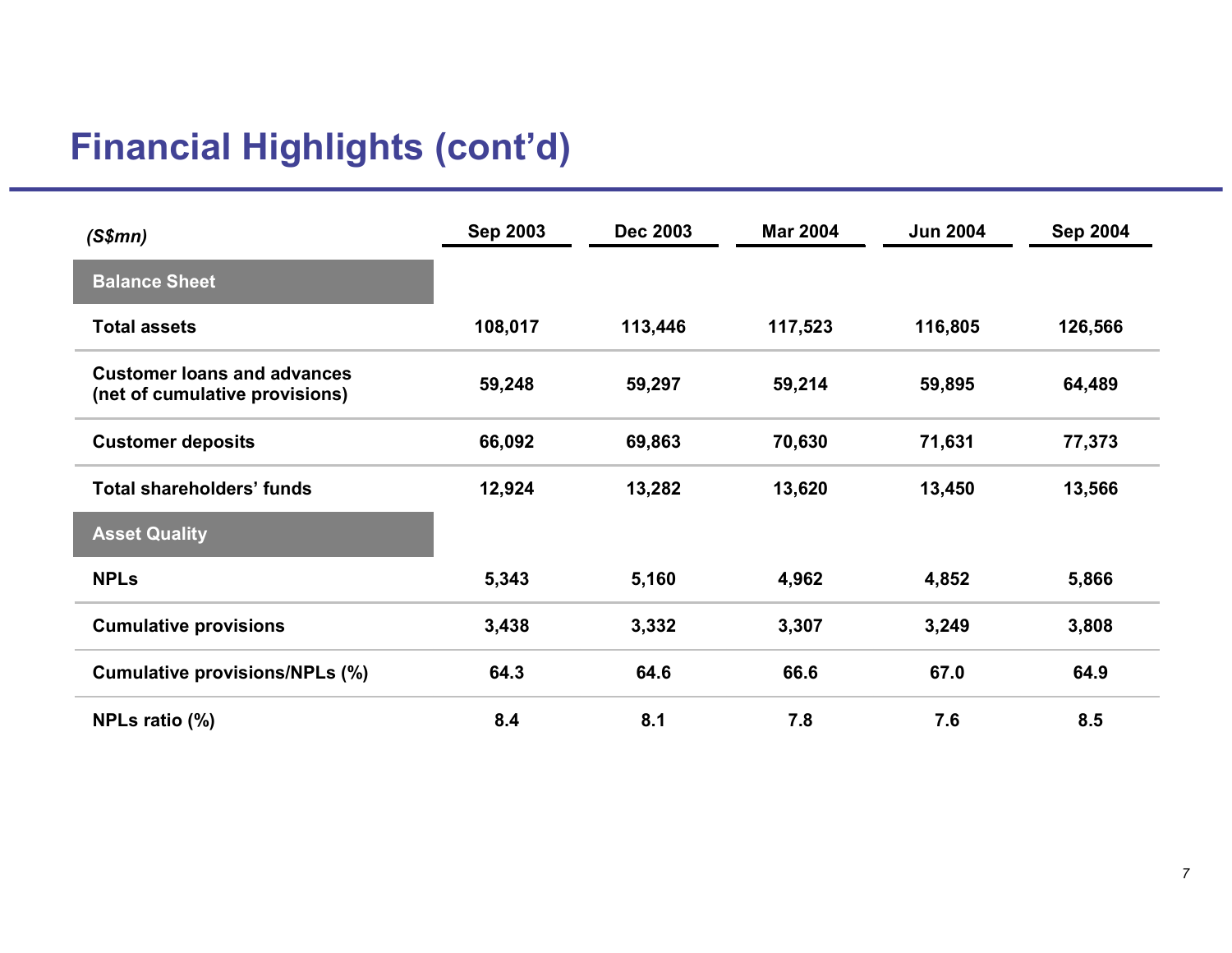### Managing Capital Position

- $\blacktriangleright$  Successfully completed S\$2.7bn 2-tranche subordinated notes offer in August
	- Expanded war chest for growth and strategic acquisitions
- $\blacktriangleright$  Grow balance sheet asset organically and/or through acquisitions
- $\blacktriangleright$  Obtained mandate for share buyback of up to 5% of issued share capital
	- Buyback S\$500mn worth of UOB shares over the next few months
- $\blacktriangleright$ Maintain high dividend payout
- $\blacktriangleright$  Active pursuit of favorable divestment opportunities
- $\blacktriangleright$  Capital efficiency needs to be balanced in relation to UOB's growth objective, shareholder expectations and rating agency views

#### Capital Adequacy Ratio

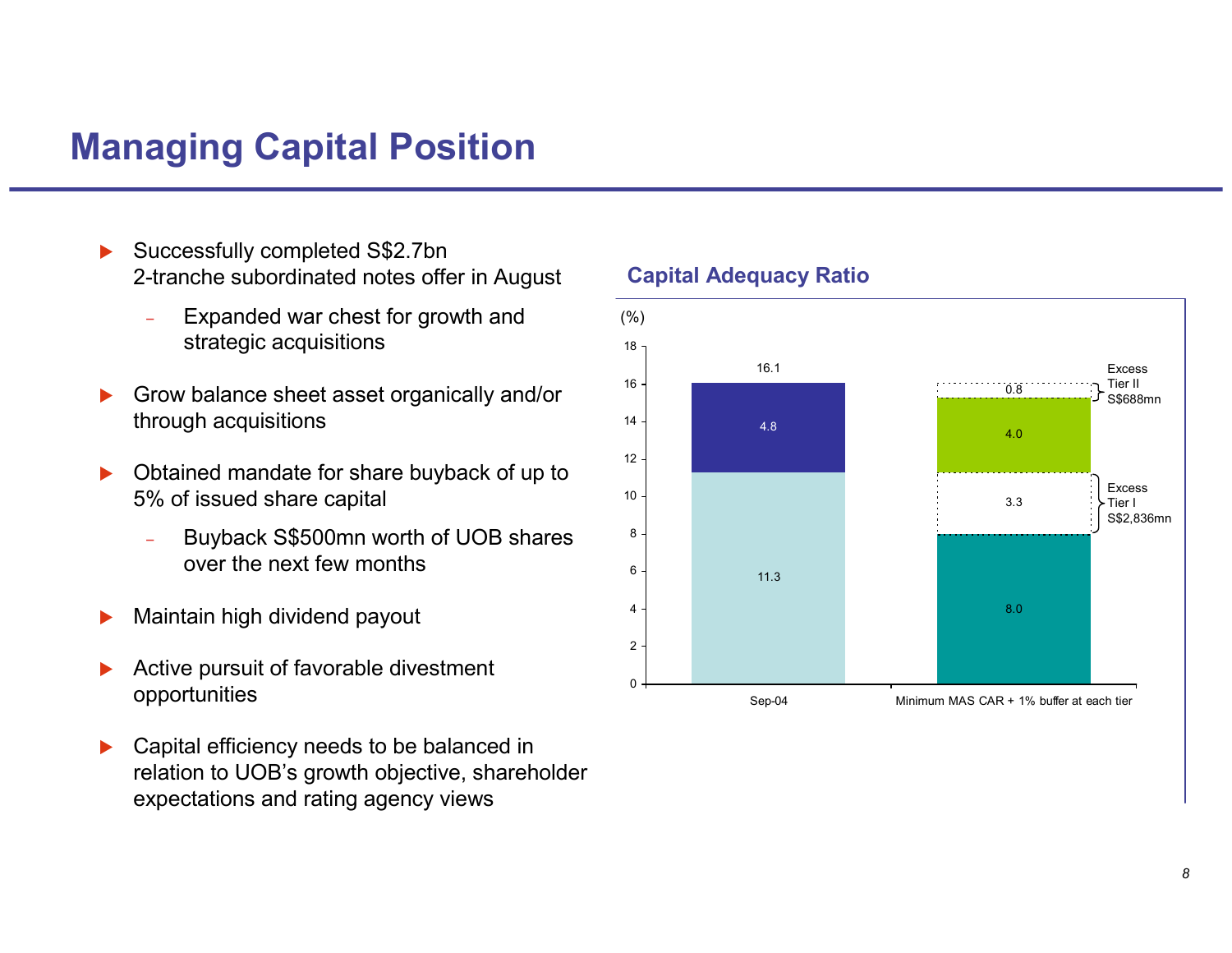#### Committed to Manage for Long Term Performance

|                                                   | 2000 | 2002 | Sep 04 | 2006 | 2010 |
|---------------------------------------------------|------|------|--------|------|------|
| Cash ROE $(\%)$                                   | 13.5 | 9.5  | 12.2   | 15.0 | 20.0 |
| <b>Overseas profit</b><br>contribution* (%)       | 10.7 | 22.0 | 20.7   |      | 40.0 |
| <b>Non-interest</b><br>income<br>contribution (%) | 37.0 | 29.9 | 33.0   |      | 50.0 |

# Our Mission:To be a Premier Bank in the Asia Pacific Region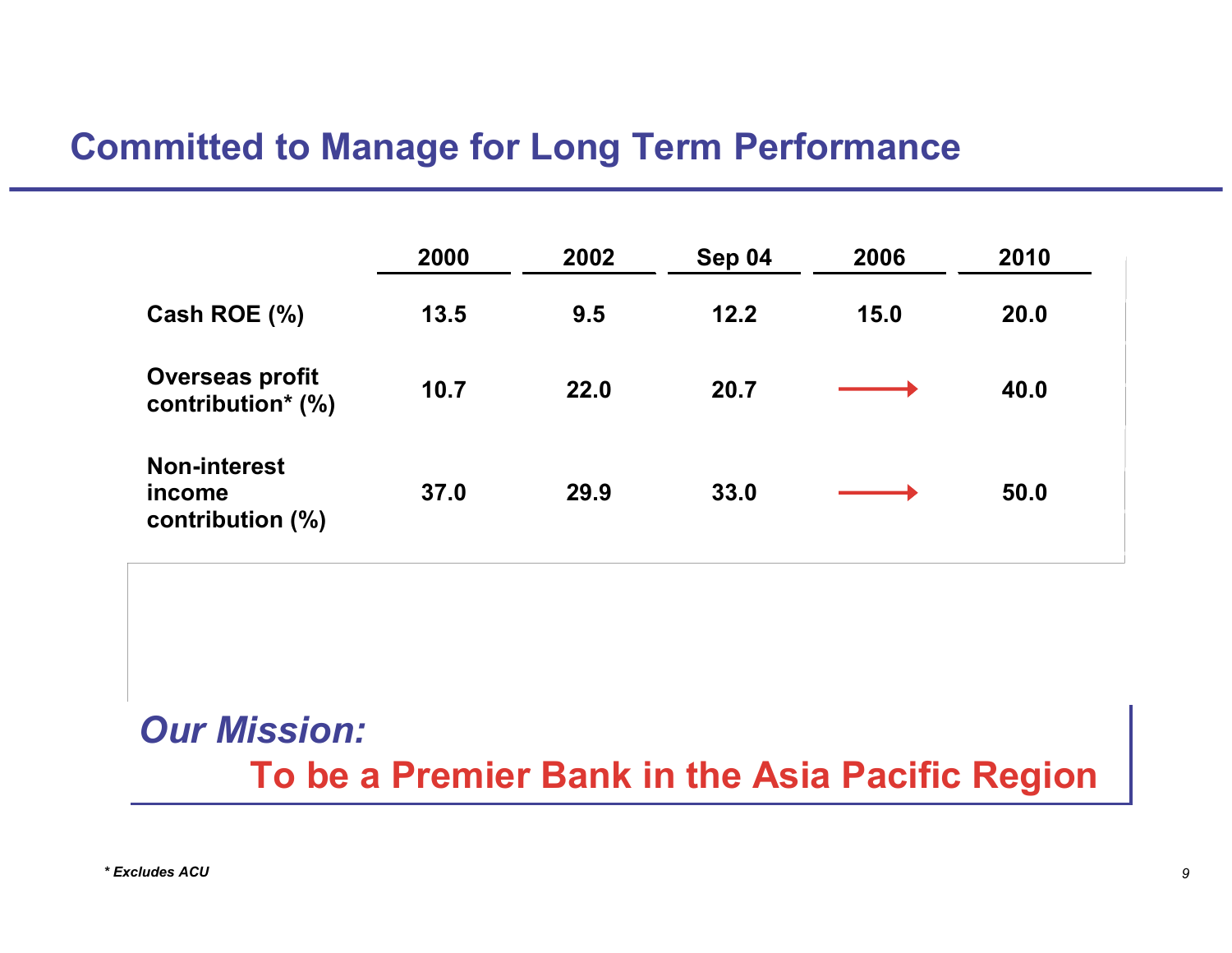Overview and Outlook

Financial Highlights

Integration and Leveraging IT for Growth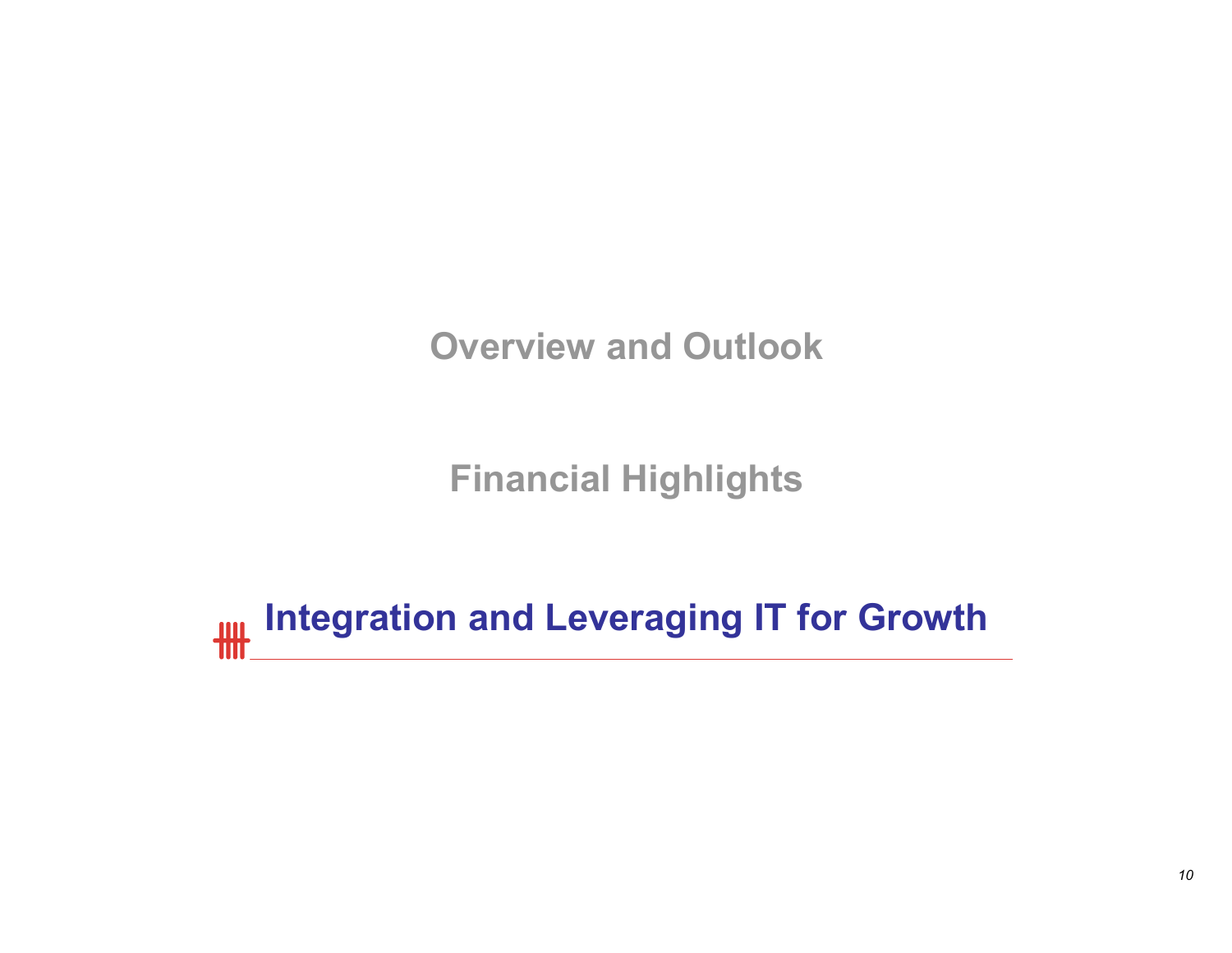## Integration & Leverage IT For Growth

- $\blacktriangleright$ ▶ Consolidate regional operating and IT infrastructure
	- The objectives are to achieve:
		- − Economies of scale;
		- − Rapid deployment of products;
		- − Consistency in service delivery and standards; and
		- − Improved risk management
	- We have hubbed the following:
		- − Credit card operations (Hong Kong, Thailand);
		- − Retail and other systems (Hong Kong was successfully cutover in 2003)
	- The plan is for the Group to centralize all IT and backoffice operations
	- Singapore is currently the regional center of excellence
	- We are now looking at setting up a 2<sup>nd</sup> regional center in Malaysia
		- − A study on its viability will be conducted in 2005
		- − The plan is subject to regulatory authorities' approval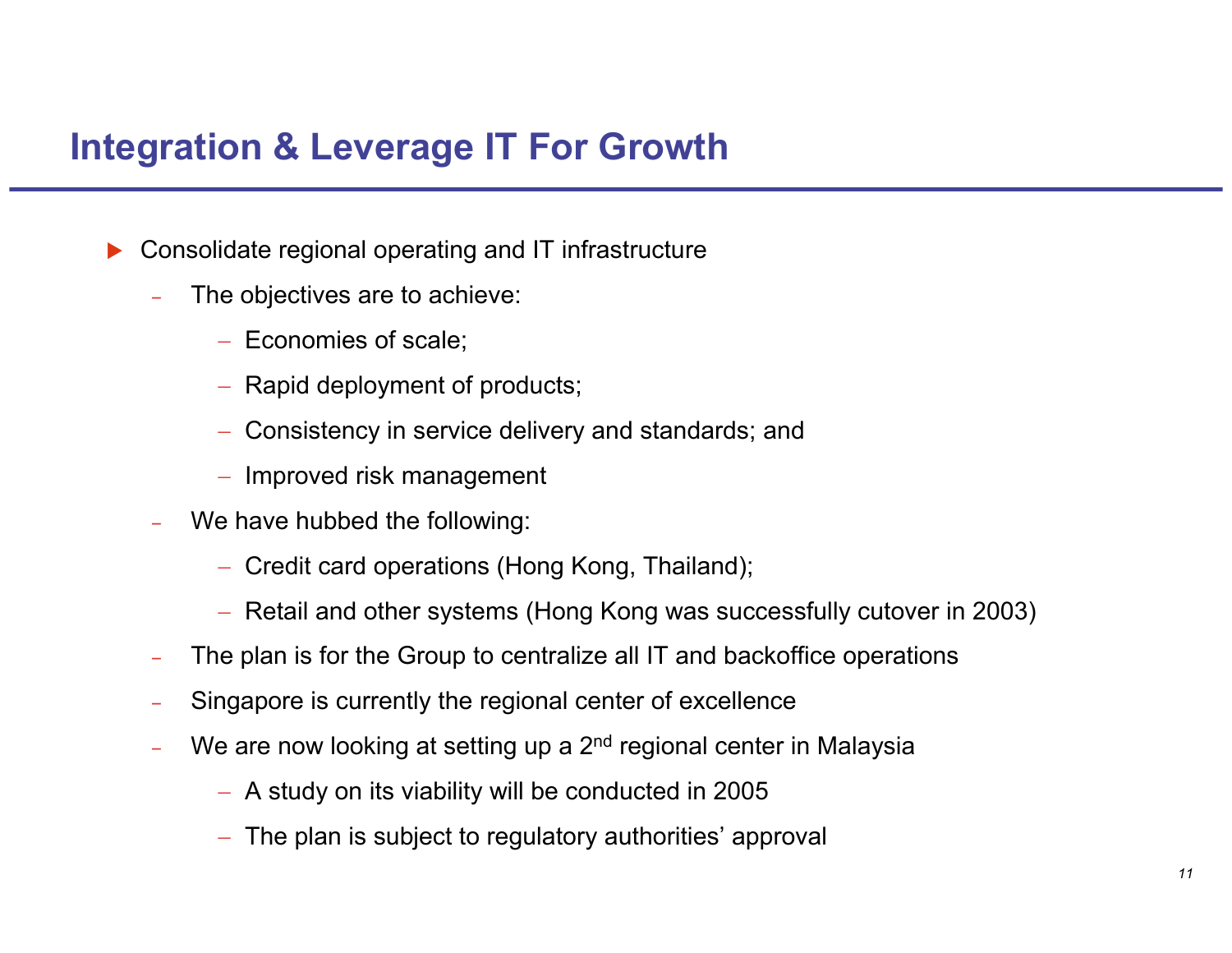## Integration & Leverage IT For Growth

- $\blacktriangleright$  Integrate Bank of Asia (BoA) & UOB Radanasin (UOBR)
	- The Group's immediate management focus is to integrate the 2 banks in Thailand
	- Priority is to unify the operating platforms of the 2 banks
	- The integration principles we adopt are:
		- − To integrate first; re-engineer later
		- − Where systems in UOBR are already hubbed, equivalent systems in BoA will be hubbed accordingly
		- − Retail operations will be integrated first and hubbed later due to logistics
	- The estimated timeframe for completion is about 12 months